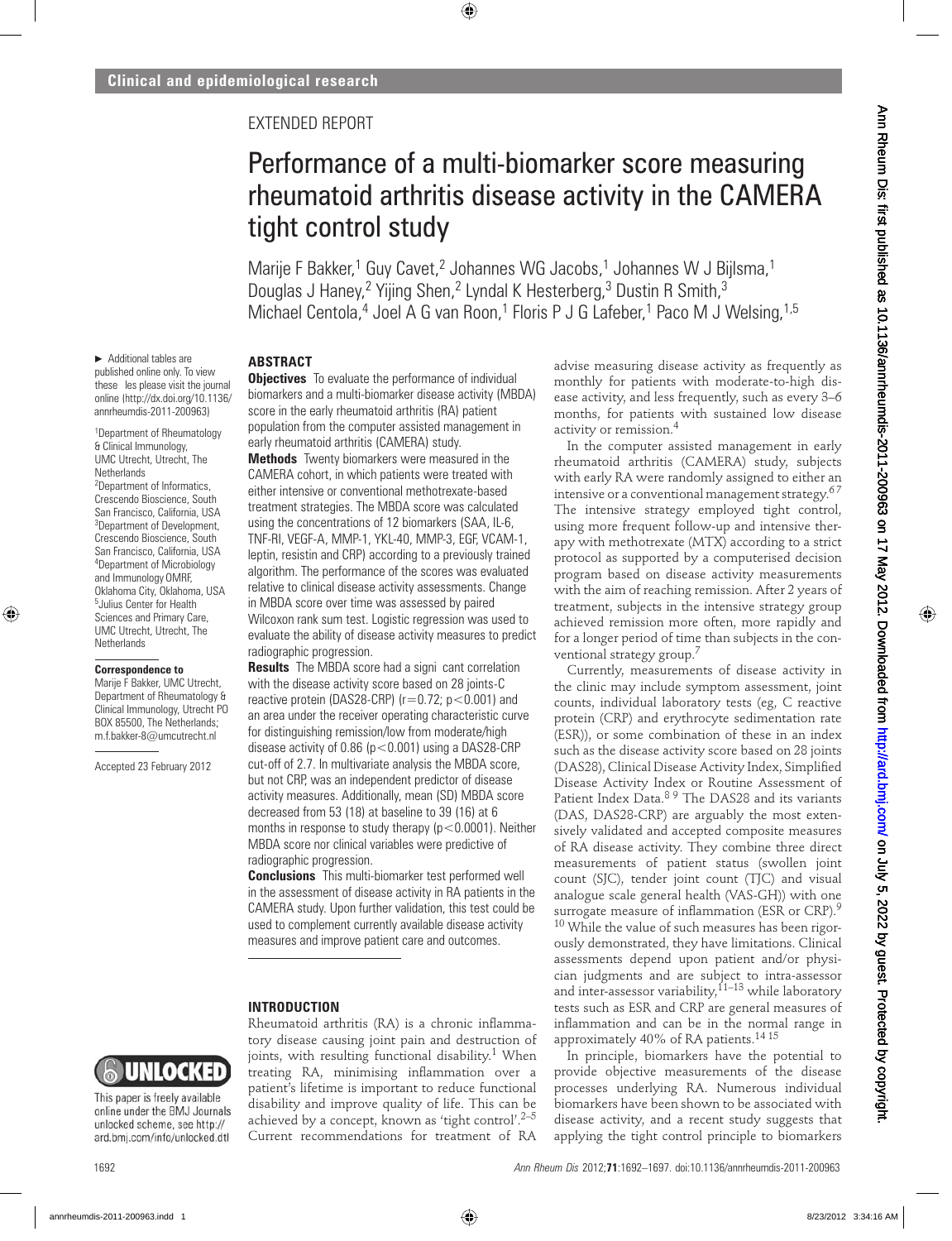could improve outcomes.16–23 While no single biomarker has been found to capture the complex biology of the disease, a multi-biomarker score that captures the complex interactions and numerous biological pathways in RA could improve the assessment and tracking of disease activity. A multi-biomarker disease activity (MBDA) test has been developed that simultaneously measures serum levels of 12 proteins shown to be associated with RA disease activity in multiple studies and combines them into a score between 1 and  $100.<sup>24</sup>25$ 

The purpose of the current study was to evaluate a broad set of serum biomarkers of RA disease activity and to evaluate the performance of the MBDA score as an instrument of disease activity in early RA patients from the CAMERA study.

## **PATIENT AND METHODS**

#### **Patient cohort**

Serum samples were studied from the CAMERA cohort, a 2-year, multicentre, prospective, open-label study.6 7 26 Patients with early RA who met the 1987 revised American College of Rheumatology criteria for  $RA^{27}$  and were 16 years of age or more were randomly assigned to either an intensive or conventional treatment strategy. Patients were initially treated with MTX alone. If MTX caused toxicity or was ineffective at the maximum dose of 30 mg/ week, cyclosporine was added. Non-steroidal anti-inflammatory drugs were allowed. Oral glucocorticoids were not allowed but intra-articular were permitted if necessary. Every month (in the intensive treatment strategy) or every 3 months (conventional treatment strategy), the following clinical variables were assessed: SJC and TJC including 28 joints (SJC28 and TJC28, respectively), VAS pain (0–100 mm; 100=worst possible pain), VAS-GH (0–100 mm; 100=worst score), ESR (mm/h<sup>1st</sup>), CRP (mg/l) and morning stiffness (0–180 min). In the conventional strategy group, dose adjustments were made based on the opinion of the individual rheumatologist. In the intensive strategy group, dose adjustments were made based on changes in joint counts, ESR and the VAS-GH, as assessed using a computer decision program.<sup>7</sup>

The DAS28, $9$  an index for disease activity, was calculated based on TJC28, SJC28, ESR (or CRP) and VAS-GH.

Annual radiographs of hands and feet were evaluated for Sharp/van der Heijde score by two readers, blinded for treatment strategy and clinical information, but not sequence. The median yearly progression rate was calculated for the period 0–2 years.

#### **Serum sampling and laboratory methods**

A total of 120 serum samples from the CAMERA study were examined; of these, 72 were collected at baseline (39 from intensive strategy) and 48 were collected at 6 months (31 from intensive strategy). Although serum was only available for a subset of study subjects and these subjects had slightly lower baseline joint counts than the overall cohort, otherwise they were very representative and had similar clinical outcomes (supplementary table 1). Serum was collected in standard separator tubes according to the manufacturer's protocol, frozen as soon as possible after blood collection, and stored at −20°C until analysis.

The concentrations of 20 serum protein biomarkers (calprotectin, C-C motif chemokine ligand 22, CRP, epidermal growth factor, inter-cellular adhesion molecule 1, interleukin (IL)-1 beta, IL-1 receptor antagonist, IL-6, IL-6 receptor, IL-8, leptin, matrix metallopeptidase 1, matrix metallopeptidase 3, pyridinoline, resistin, serum amyloid A, tumour necrosis factor receptor type I, vascular cell adhesion molecule 1, vascular endothelial growth factor A and cartilage glycoprotein 39 (YKL-40)) were measured by customised immunoassays (Sector Imager 6000 (Meso Scale Discovery, Gaithersburg, Maryland, USA) or individual ELISA; supplementary table 2). The reagents used were designed to block interference from RF and other heterophilic antibodies.<sup>24</sup>

### **MBDA score**

A disease activity algorithm using 12 of the serum protein biomarkers (figure 1) was applied to calculate MBDA scores. Biomarkers were selected (from 130 candidates) in prior studies by a combination of objective regression modelling and assay performance criteria.25 The assays and algorithm were the same as those used in the previously developed and validated MBDA test, Vectra DA (Crescendo Bioscience, South San Francisco, California, USA). This algorithm used serum biomarker concentrations to separately estimate TJC28, SJC28 and VAS-GH. The estimates for TJC28, SJC28 and VAS-GH were combined with a CRP test result to calculate an overall MBDA score: a whole number ranging from 1 to 100, using a formula analogous to that of the DAS28-CRP (figure 1). The algorithm was previously developed and trained using independent serum samples from the Index for Rheumatoid Arthritis Measurement (n=512) and Brigham and Women's Rheumatoid Arthritis Sequential Study  $(n=167)$  observational cohort studies.<sup>29</sup> Since the MBDA score is calculated using a formula similar to that of the DAS28-CRP, it is straightforward to calculate the MBDA score equivalent to a given DAS28-CRP value (by multiplying the DAS28-CRP by 10.53 and adding 1). Thresholds were defined by calculating the MBDA score values equivalent to established DAS28-CRP thresholds separating low, moderate and high disease activity.<sup>30</sup> The resulting thresholds defined MBDA scores ≤25 as remission, 26-29 as low, 30–44 as moderate and >44 as high disease activity.

#### **Statistical analysis**

Except where specified, analyses used data from all samples. The associations between individual biomarker concentrations (log-transformed to approach a normal distribution) and disease activity (DAS28-CRP, SJC28, TJC28 and VAS-GH) were assessed



**Figure 1.** MBDA score algorithm The MBDA score algorithm uses the same equation as the DAS28-CRP, with biomarkers used to predict the Swollen Joint Count (SJC28), Tender Joint Count (TJC28), and general health (VAS-GH) components of the equation. (PTJC= predicted TJC, PSJC = predicted SJC; PVAS-GH = predicted VAS-GH). The Venn diagram lists the MBDA score biomarkers used to predict each MBDA score component. This algorithm provides an MBDA score between 1 and 100.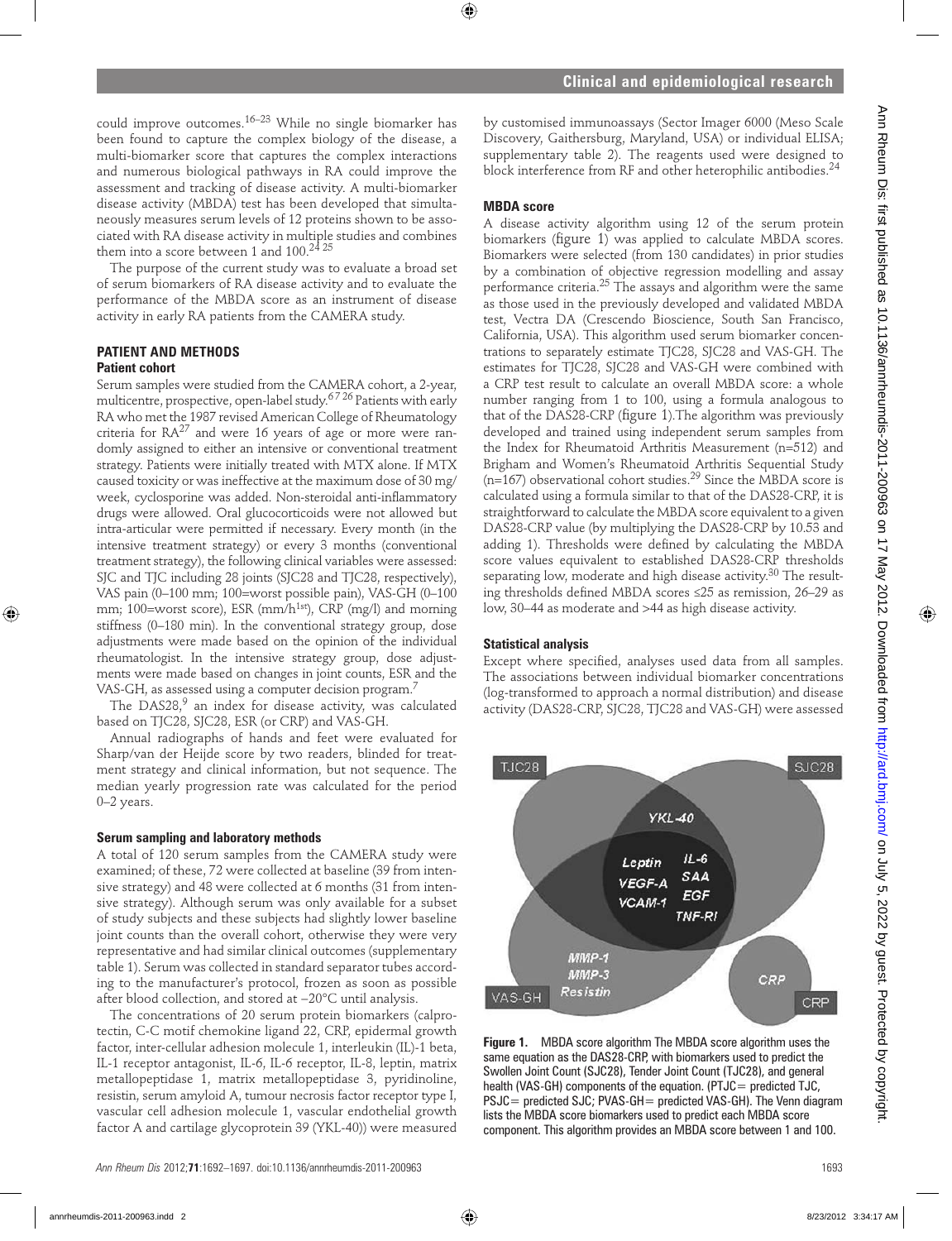by Pearson correlation (r). p Values for correlations were calculated by permutation testing and adjusted for multiple hypothesis testing by calculating false discovery rate.  $31$ 

The performance of the MBDA score algorithm was evaluated relative to clinical disease activity (DAS28-CRP) in three ways: (1) Pearson correlation (r). (2) Area under the receiver operating characteristic curve (AUROC) for discriminating between patients with moderate/high disease activity and those with remission/low disease activity (based on a DAS28- CRP cut-off of 2.7, the threshold separating remission/low disease activity from moderate/high disease activity for the DAS28-CRP; similar to the DAS28 threshold of 3.2).<sup>30</sup> (3) The agreement between the classification of disease activity (low, moderate and high disease activity) according to the MBDA score and according to DAS28-CRP was calculated using (weighted) κ.

To determine whether CRP and the other MBDA biomarkers were independently predictive of disease activity, the MBDA score was calculated with the CRP term omitted. Multivariate linear models with clinical disease activity measures (DAS28, DAS28-CRP and their components) as dependent variables were fit by ordinary least squares regression. When using joint counts as dependent variables, the square roots of the counts were used (as in the DAS28 formula). The MBDA score and CRP (log transformed as in the DAS28 formula) were used as independent variables.

Changes in MBDA scores between visits were assessed by paired Wilcoxon rank sum test.

Prognostic value for progression of radiographic joint damage was assessed by logistic regression. Univariate logistic regression analysis was performed with the MBDA score or DAS28- CRP as independent variable and progression in Sharp van der



**Figure 2.** A-B. Performance of MBDA score relative to DAS28-CRP Figure 2A represents the Pearson correlation and AUROC for distinguishing remission/low from moderate/high DAS28-CRP. Figure 2B represents the ROC Curve for distinguishing remission/low DAS28-CRP from moderate/high DAS28-CRP.

**Table 1** Pearson correlations between individual biomarkers and clinical measures of disease activity

|                   | DAS28-CRP   |         | SJC28       |         | <b>TJC28</b> |         | <b>VAS-GH</b> |         |
|-------------------|-------------|---------|-------------|---------|--------------|---------|---------------|---------|
| Biomarker         | Correlation | q Value | Correlation | q Value | Correlation  | q Value | Correlation   | q Value |
| Calprotectin      | 0.56        | < 0.01  | 0.38        | < 0.01  | 0.33         | < 0.01  | 0.25          | < 0.01  |
| CCL <sub>22</sub> | $-0.04$     | 0.75    | $-0.13$     | 0.19    | $-0.03$      | 0.73    | 0.01          | 0.94    |
| <b>CRP</b>        | 0.69        | < 0.01  | 0.41        | < 0.01  | 0.36         | < 0.01  | 0.32          | < 0.01  |
| EGF               | $-0.07$     | 0.46    | $-0.08$     | 0.42    | $-0.12$      | 0.28    | 0.02          | 0.94    |
| ICAM-1            | 0.23        | 0.02    | 0.13        | 0.20    | 0.08         | 0.44    | 0.09          | 0.48    |
| $IL-1B$           | 0.45        | < 0.01  | 0.34        | < 0.01  | 0.31         | < 0.01  | 0.27          | 0.03    |
| IL-1RA            | 0.01        | 0.97    | 0.05        | 0.58    | $-0.09$      | 0.44    | $-0.03$       | 0.94    |
| IL-6              | 0.69        | < 0.01  | 0.50        | < 0.01  | 0.41         | < 0.01  | 0.43          | < 0.01  |
| IL-6R             | 0.01        | 0.97    | 0.03        | 0.71    | 0.02         | 0.89    | 0.08          | 0.53    |
| $IL-8$            | 0.47        | < 0.01  | 0.46        | < 0.01  | 0.30         | < 0.01  | 0.23          | 0.03    |
| Leptin            | 0.00        | 0.97    | $-0.07$     | 0.53    | $-0.06$      | 0.56    | 0.16          | 0.18    |
| MMP-1             | 0.36        | < 0.01  | 0.29        | < 0.01  | 0.19         | 0.06    | 0.21          | 0.05    |
| MMP-3             | 0.51        | < 0.01  | 0.40        | < 0.01  | 0.26         | < 0.01  | 0.26          | 0.05    |
| <b>PYD</b>        | 0.23        | 0.04    | 0.29        | < 0.01  | 0.21         | 0.09    | 0.12          | 0.39    |
| Resistin          | 0.22        | 0.03    | 0.13        | 0.20    | 0.13         | 0.28    | 0.10          | 0.43    |
| SAA               | 0.66        | < 0.01  | 0.43        | < 0.01  | 0.37         | < 0.01  | 0.32          | < 0.01  |
| <b>TNF-RI</b>     | 0.36        | < 0.01  | 0.30        | < 0.01  | 0.24         | 0.02    | 0.13          | 0.30    |
| VCAM-1            | 0.13        | 0.24    | 0.14        | 0.20    | 0.08         | 0.56    | $-0.03$       | 0.79    |
| <b>VEGF-A</b>     | 0.29        | < 0.01  | 0.18        | 0.12    | 0.07         | 0.56    | 0.14          | 0.18    |
| <b>YKL-40</b>     | 0.42        | < 0.01  | 0.35        | < 0.01  | 0.30         | < 0.01  | 0.15          | 0.18    |

Correlations are shown for all biomarkers with DAS28-CRP and individual components. q Values reflect the false discovery rate and are calculated by adjusting the p values for multiple hypothesis testing.

CCL22, C-C motif chemokine ligand 22; CRP, C reactive protein; DAS28-CRP, disease activity score based on 28 joints-CRP; EGF, epidermal growth factor; ICAM-1, inter-cellular adhesion molecule 1; IL, interleukin; IL-1B, IL-1 β; IL-1RA, IL-1 receptor antagonist; IL-6R, IL-6 receptor; MMP, matrix metallopeptidase; PYD, pyridinoline; SAA, serum amyloid A; SJC, swollen joint count; TJC, tender joint count; TNF-RI, tumour necrosis factor receptor type I; VAS-GH, visual analogue scale general health; VCAM-1, vascular cell adhesion molecule 1; VEGF-A, vascular endothelial growth factor A; YKL-40, cartilage glycoprotein 39.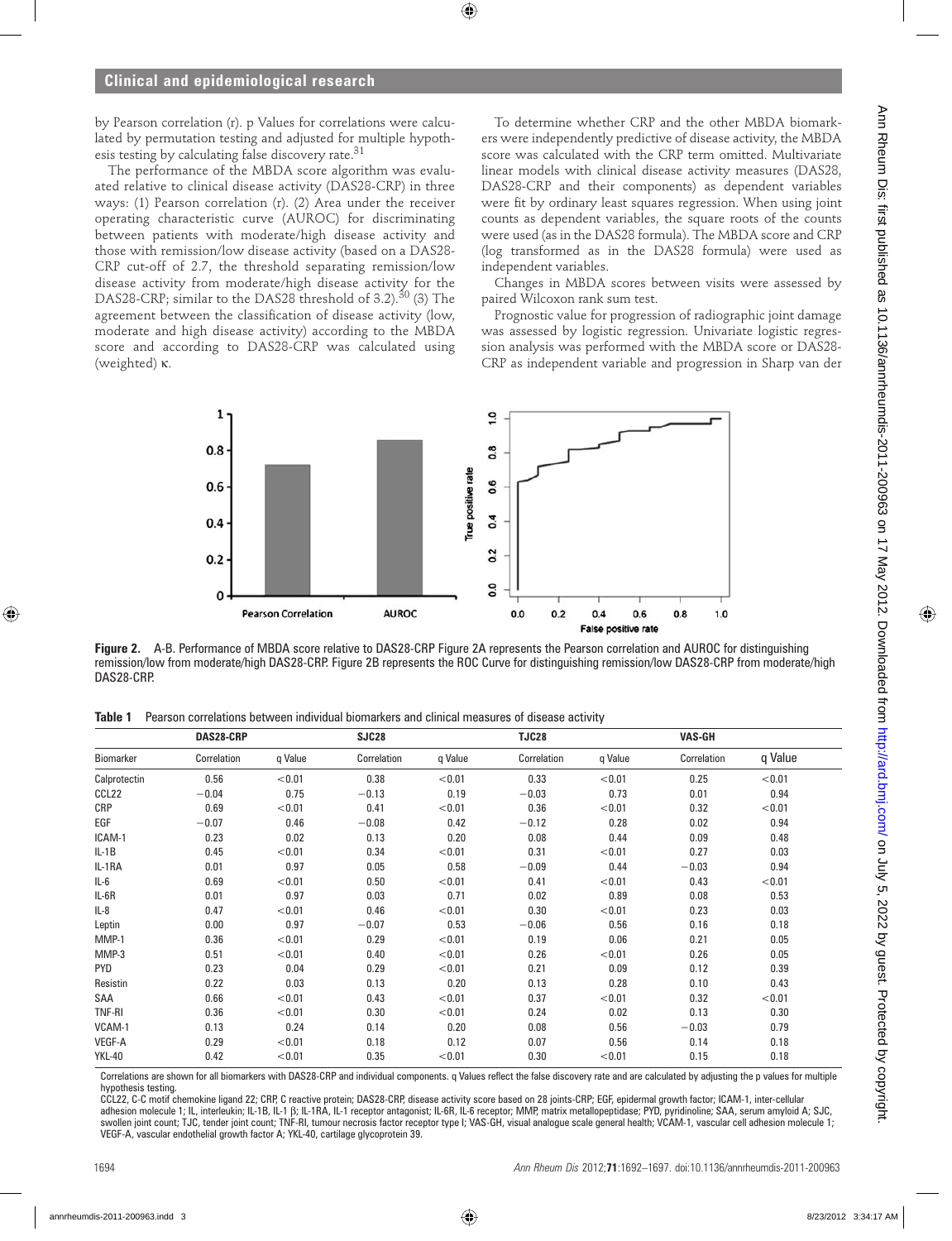Table 2 Agreement between classification of disease activity (low, moderate and high) according to the MBDA score and DAS28-CRP

|                                                     |                        | DAS28-CRP             |                       |             |                                                                    |                       |             |     |                 |      |  |
|-----------------------------------------------------|------------------------|-----------------------|-----------------------|-------------|--------------------------------------------------------------------|-----------------------|-------------|-----|-----------------|------|--|
|                                                     |                        | <b>Baseline visit</b> |                       |             | <b>6-Month visit</b><br><b>Combination (baseline and 6 months)</b> |                       |             |     |                 |      |  |
| <b>MBDA</b> score                                   |                        | Low                   | <b>Moderate</b>       | <b>High</b> | Low                                                                | <b>Moderate</b>       | <b>High</b> | Low | <b>Moderate</b> | High |  |
| L w                                                 | 0                      |                       |                       |             |                                                                    |                       |             |     |                 |      |  |
| Moderate                                            |                        |                       |                       | 5           |                                                                    |                       |             |     | 15              | 9    |  |
| High                                                |                        |                       | 15                    | 40          |                                                                    |                       | 10          |     | 19              | 50   |  |
| $\kappa$ (95% CI)                                   | $0.23$ (-0.03 to 0.48) |                       | $0.32$ (0.11 to 0.53) |             |                                                                    | $0.34$ (0.19 to 0.49) |             |     |                 |      |  |
| Weighted $\kappa$ (95% CI)<br>$0.20$ (0.01 to 0.39) |                        | $0.39$ (0.02 to 0.76) |                       |             | $0.41$ (0.21 to 0.61)                                              |                       |             |     |                 |      |  |

Counts indicate the number of patients in each disease activity category.<br>Low, MBDA score ≤29, DAS28-CRP ≤2.7; moderate, MBDA score 30–44, DAS28-CRP 2.7–4.1; high, MBDA score >44, DAS28-CRP >4.1.

MBDA, multi-biomarker disease activity; DAS28-CRP, disease activity score based on 28 joints-C reactive protein.

Heijde (SHS) score over 2 years (progression >0 SHS units) as dependent variable. Multivariate (logistic) analyses adding other well-known prognostic factors for progression of joint damage (RF and baseline joint damage) were also performed (with treatment strategy, age and gender as covariates) to investigate the additional prognostic value of the MBDA score and DAS28- CRP. Separate analyses were performed for the MBDA score and DAS28-CRP at baseline and 6 months.

The statistical software packages R and SPSS V.15.0 were used for data analysis. Except where otherwise noted, a p value <0.05 was considered to be statistically significant.

#### **RESULTS**

#### **Association with clinical disease activity**

Of the 20 proteins biomarkers examined, 14 were statistically significantly correlated with DAS28-CRP, 11 with DAS28, 11 with SJC, nine with TJC and six with VAS-GH (with a false discovery rate <0.05). Pearson correlations between the individual biomarkers and several disease activity measures are presented in table 1.

The MBDA score was calculated using 12 of the 20 biomarkers (Patient and Methods section and figure 1) and compared with DAS28-CRP, a widely accepted conventional measure of disease activity. Similar results were observed for DAS28 (data not shown). Figure 2A illustrates that the MBDA score achieved a statistically significant correlation to the DAS28-CRP ( $r=0.72$ ; p<0.001). The MBDA score distinguished between remission/ low disease activity and moderate/high disease activity with an AUROC of 0.86 (p<0.001, figure  $2A,B$ ). The prespecified AUROC analysis was conducted using a DAS28-CRP cut-off of 2.7, and it was noted that more subjects had high disease activity than low disease activity using this cut-off. To assess the impact of imbalance in the sizes of the disease activity groups upon classification performance, the AUROC was also calculated using a cut-off equal to the median DAS28-CRP of 4.6. The resulting AUROC was 0.83, very similar to the AUROC obtained using the prespecified cut-off of 2.7. Similar results were obtained using only a single visit per patient (data not shown).

The κ for agreement between the MBDA score and DAS28- CRP for classification of the disease activity level was 0.34 (95%) CI 0.19 to 0.49). For baseline visits alone,  $\kappa$  was 0.23 (95%) CI −0.027 to 0.48); this was 0.32 (95% CI 0.11 to 0.53) for 6-month visits alone. Weighted κ results were similar (table 2).

#### **Contribution of non-CRP biomarkers**

Since the MBDA score uses CRP, which is a commonly available laboratory test, we used multivariate regression to examine whether the other biomarkers in the score were independently associated with disease activity in the presence of CRP. The other



**Figure 3.** MBDA scores by treatment arm and time point For each treatment strategy (i.e. intensive tight control MTX-based and conventional MTX-based treatment strategy) the results of the MBDA score are shown at baseline and after 6 months of treatment. Only results of patients with MBDA score at baseline and 6 months are shown.

biomarkers were combined together as in the MBDA score, but with CRP left out. When included in a multivariate model for DAS28-CRP (overall  $r^2=0.52$ ), these other MBDA biomarkers were independently associated with disease activity (p<0.001) and CRP was not (p=0.09). Similar results were obtained with multivariate models for the clinical components of DAS28: the other 11 MBDA biomarkers were independently associated with SJC28 (p<0.001), TJC28 (p<0.01) and VAS-GH (p=0.02), and CRP was not ( $p=0.35$ ,  $p=0.81$  and  $p=0.68$ , respectively).

#### **Tracking response to therapy**

In response to the treatment as used in the CAMERA study (n=46), the mean (SD) MBDA score dropped from 53 (18) at baseline to 39 (16) at the 6-month visit ( $p<0.0001$ ; figure 3). The intensive and conventional strategy groups were also considered separately, revealing a significant decrease in MBDA score in the intensive strategy group (n=31) from 53 (17) to 35 (14) ( $p$ <0.0001). In the conventional strategy group ( $n=15$ ), the mean MBDA score decreased from 55 (20) to 46 (19) (p=0.07).

#### **Radiographic progression**

The MBDA score and DAS28-CRP were examined for their ability to predict radiographic progression after 2 years of treatment. For one and five patients, respectively, no radiographs were available at baseline and 2 years. The median (IQR) yearly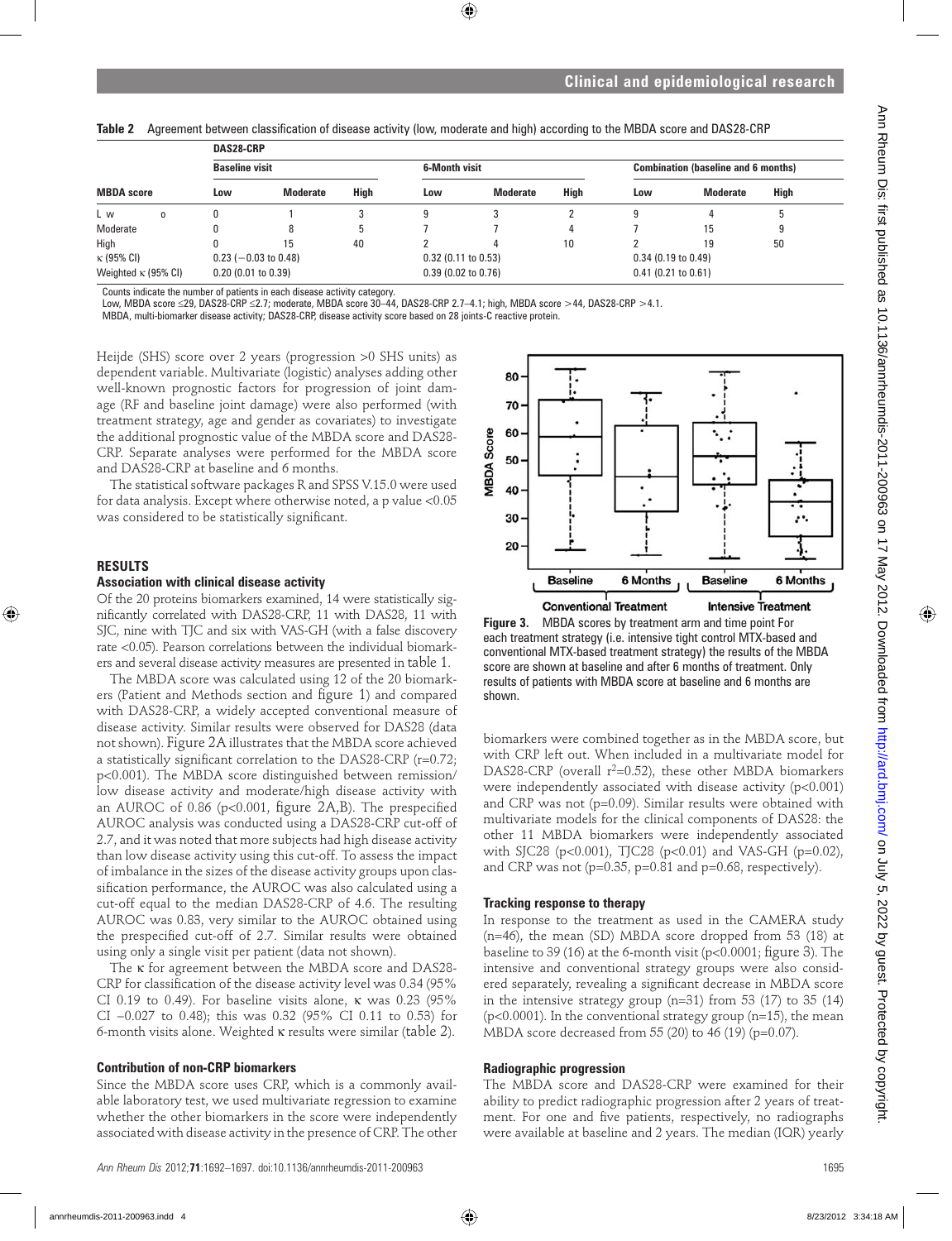radiographic progression rate over 2 years was 0.0 (0.0–3.9); 26 patients were defined as progressors. At baseline neither the MBDA score (OR=1.018, 95% CI 0.988 to 1.049, p=0.25) nor DAS28-CRP (OR=1.041, 95% CI 0.645 to 1.680, p=0.87) was a significant predictor. Similar results were obtained using MBDA scores and DAS28-CRP at 6 months.

After inclusion of other known predictors for poor long-term outcome (RF and baseline damage) in a multivariate logistic regression model, the baseline MBDA score was borderline significant as an independent predictor for progression of joint damage (OR=1.033, 95% CI 0.995 to 1.072, p=0.09) next to RF (OR=1.768, 95% CI 0.396 to 7.885, p=0.46) and baseline joint damage (OR=4.213, 95% CI 0.878 to 20.211, p=0.07). When baseline DAS28-CRP was used in the model instead of the MBDA score, this result was less clear (OR=1.155, 95% CI 0.674 to 1.980, p=0.60) next to RF (OR=2.294, 95% CI 0.534 to 9.847, p=0.26) and baseline joint damage (OR=3.359, 95% CI 0.732 to 15.411, p=0.12). The 6-month MBDA scores or DAS28-CRP were not significant predictors in multivariate analysis.

#### **DISCUSSION**

Tight control studies such as CAMERA, which include regular assessments of disease activity and intensive treatment approaches, have demonstrated beneficial effects on long-term patient outcomes for patients with RA.<sup>7</sup> <sup>26</sup><sup>32</sup> Although tight control strategies have been integrated into RA treatment guidelines, $3<sup>4</sup>$  they may not be easily implemented in clinical practice around the world. A comprehensive panel of relevant serum protein biomarkers containing biologically rich RA disease activity information has the potential to assess disease activity in an objective manner and facilitate the use of tight control strategies.

In the present study, 20 serum biomarkers of RA disease activity were evaluated and 12 were used to calculate the MBDA score, a biomarker-based measure of RA disease activity. The individual biomarkers represent a broad range of biological pathways associated with RA disease pathophysiology. Some biomarkers that were found to be individually associated with disease activity in this study are not among the 12 biomarkers included in the MBDA score. This may be because they provide redundant information and are not independently predictive of disease activity in a multivariate model when other biomarkers are present. Conversely, some biomarkers that do not have significant individual correlations with disease activity in the CAMERA study are included in the MBDA score algorithm. One reason for this is that a biomarker may provide useful information in combination with other biomarkers but not individually.33

This analysis involved only a small number of patients, which limited our ability to address some questions of interest (such as predictive value for radiographic progression) and necessitates further studies. However, the final MBDA score was strongly associated with clinical disease activity despite the small sample size. κ Values also showed that there is fair agreement between disease activity levels according to both measures, although it is important to realise that there is no true gold standard for disease activity. It is expected that clinical assessment and disease biomarkers will differ in some cases, since they measure different aspects of the disease. Further studies are required to determine how to interpret cases in which the biomarker-based and clinical measures of disease activity differ. Also, performance estimates can be influenced by the characteristics of a given cohort and will vary between studies.

In this analysis, neither the MBDA score nor other clinical variables were clearly predictive of radiographic progression. This could be because the study population had quite limited progression over the 2 years examined, because of the limited sample size and because these disease activity measures were employed at only two time points. In another early RA population, the MBDA score was significantly correlated to future joint damage.34 Additional studies will further clarify the predictive value of the MBDA score for future radiographic progression.

To determine if MBDA scores in the CAMERA cohort at baseline and 6 months were affected by different RA management strategies, changes in MBDA scores were examined in patients receiving intensive and conventional therapy. MBDA scores improved in response to treatment with a 15-point decrease across all patients studied. The observed decrease in the MBDA score was greater in the intensive group than the conventional group. However, this study was not adequately powered to compare the effectiveness of the treatment strategies. Through monitoring RA disease activity and tailoring treatment strategies specifically to an individual patient's needs, low disease activity and, in some cases, remission are attainable. While obtained from a small patient population, these results suggest that monitoring of disease activity with the MBDA score can identify changes in disease activity and response to treatment. To confirm this, more measurements over time should be evaluated, and ultimately a trial evaluating the effect of a tight control strategy using the MBDA score (as compared with a clinical DAS) could be performed.

In conclusion, our results establish that the MBDA score measures clinical disease activity in RA patients and can detect changes in response to treatment. This clinical multi-biomarker test could be used (in conjunction with physical examination) to quantify overall disease activity in a patient management plan. Further studies are needed to define the optimal use of biomarkers in the management of RA.

**Contributors** MB, GC, JJ, JB, MC, JR, FL and PW contributed to conception and design of the study. MB, YS, DH and PW contributed to the analysis of data. MB, GC, JB, FL and PW contributed to the interpretation of data. LH and DS generated biomarker data. Article drafts were written by MB and GC and critically revised by all authors. The nal version of the manuscript was approved by all authors.

**Funding** Crescendo Bioscience.

**Competing interests** Cavet, Haney, Shen and Hesterberg are all employees of Crescendo Bioscience, the company performing the multi-biomarker score and all laboratory analyses. Centola received a consulting fee from Crescendo Bioscience for his contribution to this manuscript.

**Ethics approval** Approval provided by the Medical Ethics Committee of UMC Utrecht, The Netherlands.

**Provenance and peer review** Not commissioned; externally peer reviewed

#### **REFERENCES**

- 1. **Kvien TK**. Epidemiology and burden of illness of rheumatoid arthritis. *Pharmacoeconomics* 2004; **22**:1 12.
- 2. **Atar D**, Birkeland KI, Uhlig T. Treat to target: moving targets from hypertension, hyperlipidaemia and diabetes to rheumatoid arthritis. *Ann Rheum Dis* 2010;69:629 30.
- 3. **Kiely PD**, Brown AK, Edwards CJ, *et al*. Contemporary treatment principles for early rheumatoid arthritis: a consensus statement. *Rheumatology (Oxford)* 2009;**48**:765Ð72.
- 4. **Smolen JS**, Aletaha D, Bijlsma JW, *et al*. Treating rheumatoid arthritis to target: recommendations of an international task force. Ann Rheum Dis 2010;69:631 7.
- 5. **Bakker MF**, Jacobs JW, Verstappen SM, *et al*. Tight control in the treatment of rheumatoid arthritis: ef cacy and feasibility. Annals of the rheumatic diseases 2007;66 Suppl 3:iii56 60.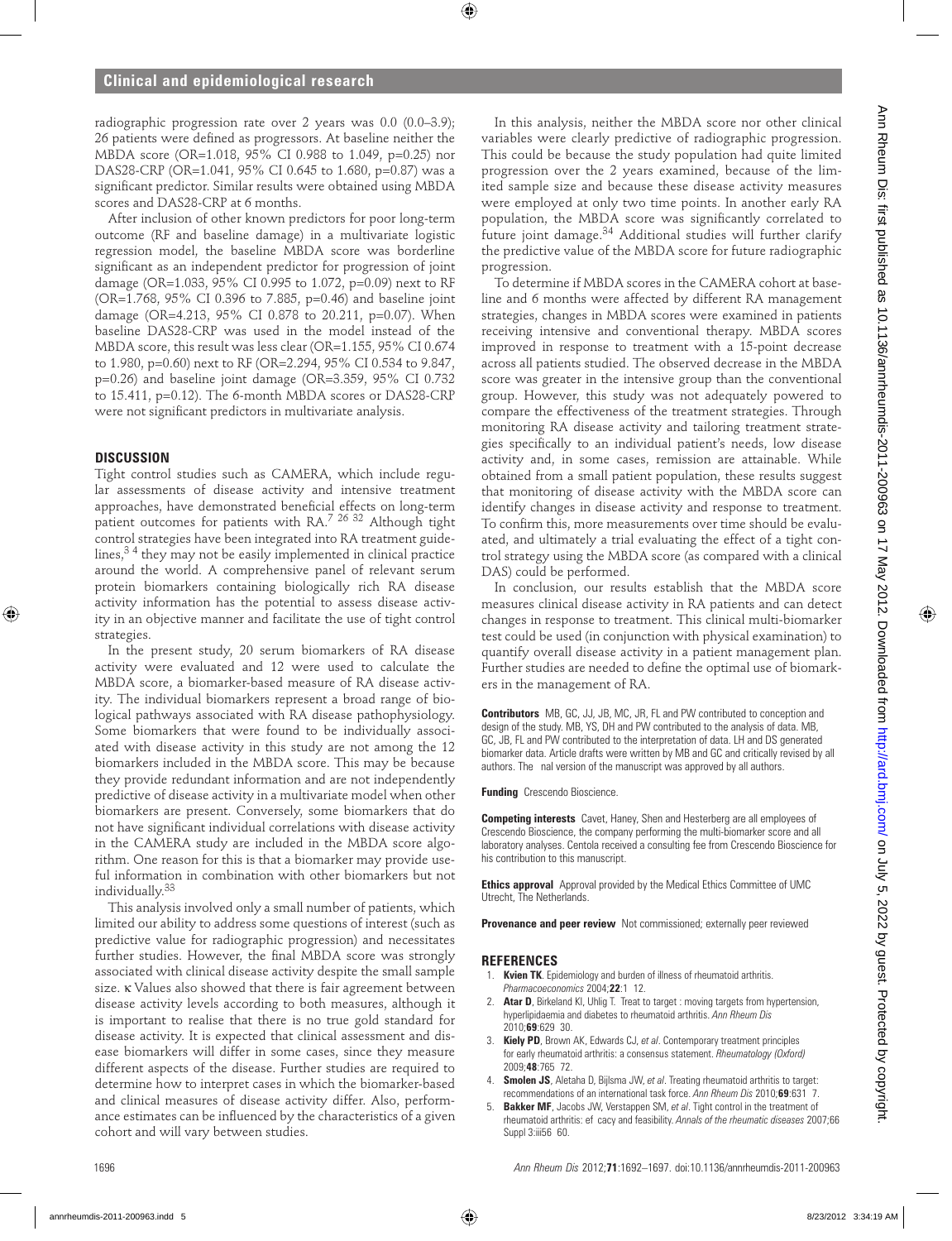- 6. **Bakker MF**, Jacobs JW, Welsing PM, *et al*. Are switches from oral to subcutaneous methotrexate or addition of ciclosporin to methotrexate useful steps in a tight control treatment strategy for rheumatoid arthritis? A post hoc analysis of the CAMERA study. **Ann Rheum Dis 2010;69:1849 52.**
- 7. **Verstappen SM**, Jacobs JW, van der Veen MJ, *et al*. Intensive treatment with methotrexate in early rheumatoid arthritis: aiming for remission. Computer Assisted Management in Early Rheumatoid Arthritis (CAMERA, an open-label strategy trial). *Ann Rheum Dis* 2007:66:1443 9.
- 8. **Aletaha D**, Smolen JS. The Simpli ed Disease Activity Index (SDAI) and Clinical Disease Activity Index (CDAI) to monitor patients in standard clinical care. *Best Pract Res Clin Rheumatol* 2007;**21**:663Ð75.
- 9. **Prevoo ML**, van t Hof MA, Kuper HH, et al. Modi ed disease activity scores that include twenty-eight-joint counts. Development and validation in a prospective longitudinal study of patients with rheumatoid arthritis. Arthritis Rheum 1995;38:44 8.
- 10. **Wells G**, Becker JC, Teng J, *et al*. Validation of the 28-joint Disease Activity Score (DAS28) and European League Against Rheumatism response criteria based on C-reactive protein against disease progression in patients with rheumatoid arthritis, and comparison with the DAS28 based on erythrocyte sedimentation rate. *Ann Rheum Dis* 2009;68:954 60.
- 11. **Hart LE**, Tugwell P, Buchanan WW, *et al*. Grading of tenderness as a source of interrater error in the Ritchie articular index. *J Rheumatol* 1985;12:716 7.
- 12. **Thompson PW**, Hart LE, Goldsmith CH, *et al*. Comparison of four articular indices for use in clinical trials in rheumatoid arthritis: patient, order and observer variation. *J Rheumatol* 1991;18:661 5.
- 13. **Uhlig T**, Kvien TK, Pincus T. Test-retest reliability of disease activity core set measures and indices in rheumatoid arthritis. Ann Rheum Dis 2009:68:972 5.
- **Pincus T**. The American College of Rheumatology (ACR) Core Data Set and derivative patient only indices to assess rheumatoid arthritis. *Clin Exp Rheumatol* 2005;23 (5 Suppl 39): S109 13.
- 15. **Crowson CS**. Rheumatoid arthritis and heart disease: the chicken and the egg? *J Intern Med* 2010;268:552 4.
- 16. **Chambers RE**, MacFarlane DG, Whicher JT, *et al*. Serum amyloid-A protein concentration in rheumatoid arthritis and its role in monitoring disease activity. Ann Rheum Dis 1983;42:665 7.
- 17. **Urata Y**, Uesato R, Tanaka D, *et al*. Treating to target matrix metalloproteinase 3 normalisation together with disease activity score below 2.6 yields better effects than each alone in rheumatoid arthritis patients: T-4 Study. *Ann Rheum Dis* 2011 2012**71**:534 40
- 18. **Johansen JS**, Stoltenberg M, Hansen M, *et al*. Serum YKL-40 concentrations in patients with rheumatoid arthritis: relation to disease activity. *Rheumatology (Oxford)* 1999;**38**:618Ð26.
- 19. **Mease PJ**. The potential roles for novel biomarkers in rheumatoid arthritis assessment. *Clin Exp Rheumatol* 2011;**29**:567–74.
- 20. **Kotzin BL**, Falta MT, Crawford F, *et al.* Use of soluble peptide-DR4 tetramers to detect synovial T cells speci c for cartilage antigens in patients with rheumatoid arthritis. *Proc Natl Acad Sci USA* 2000:**97**:291 6.
- 21. **Ling H**, Recklies AD. The chitinase 3-like protein human cartilage glycoprotein 39 inhibits cellular responses to the in ammatory cytokines interleukin-1 and tumour necrosis factor-alpha. *Biochem J* 2004;**380**:651.9.
- 22. **Ozgonenel L**, Cetin E, Tutun S, *et al*. The relation of serum vascular endothelial growth factor level with disease duration and activity in patients with rheumatoid arthritis. *Clin Rheumatol* 2010;**29**:473Ð7.
- 23. **Tchetverikov I**, Lard LR, DeGroot J, *et al*. Matrix metalloproteinases-3, -8, -9 as markers of disease activity and joint damage progression in early rheumatoid arthritis. *Ann Rheum Dis* 2003:62:1094 9.
- 24. **Eastman S**, Manning B, Qureshi F, *et al*. Assay development for precise measurement of disease activity serum biomarkers. *Annals of the rheumatic diseases* 2010;69:179.
- 25. **Cavet G**, Centola, M, Shen Y, *et al*. Development of a multi-biomarker test for rheumatoid arthritis (RA) disease activity. *Annals of the rheumatic diseases* 2010;**69**:148.
- 26. **Verstappen SM**, Bakker MF, Heurkens AH, *et al*. Adverse events and factors associated with toxicity in patients with early rheumatoid arthritis treated with methotrexate tight control therapy: the CAMERA study. *Ann Rheum Dis* 2010;**69**:1044 8
- 27. **Arnett FC**, Edworthy SM, Bloch DA, *et al*. The American Rheumatism Association 1987 revised criteria for the classi cation of rheumatoid arthritis. *Arthritis Rheum* 1988:31:315 24
- 28. **Bijlsma JWJ**, Oude Heuvel CHB, Zaalberg A. Development and validation of the Dutch questionnaire capacities of daily life (VDF) for patients with rheumatoid arthritis. *Rehabil Sci* 1990;**3**:71Ð74.
- 29. **Fleischmann RM**, Curtis JR, Hamburger MH, *et al*. RA population characteristics in InFoRM, a longitudinal observational study. *Ann Rheum Dis* 2010;69:657.
- 30. **Inoue E**, Yamanaka H, Hara M, *et al*. Comparison of Disease Activity Score (DAS)28 erythrocyte sedimentation rate and DAS28- C-reactive protein threshold values. *Ann Rheum Dis* 2007;**66**:407Ð9.
- 31. **Benjamini Y**, Hochberg M. Controlling the false discovery rate: a practical and powerful approach to multiple testing. *Journal of the Royal Statistical Society. Series B, Statistical methodology* 1995;57:289 300.
- 32. **Schipper LG**, van Hulst LT, Grol R, *et al*. Meta-analysis of tight control strategies in rheumatoid arthritis: protocolized treatment has additional value with respect to the clinical outcome. Rheumatology (Oxford) 2010;49:2154 64.
- 33. **Abdelmonem A**, Clark VA, May S. Computer-Aided Multivariate Analysis, Fourth Edition. Boca Raton, Florida: Chapman and Hall/CRC 2004:1−489.
- 34. **Shen Y**, Dirven L, Cavet G, *et al*. Serum biomarkers predict progressive structural damage in the BeSt study. *Arthritis Rheum* 2010;**62**:1496.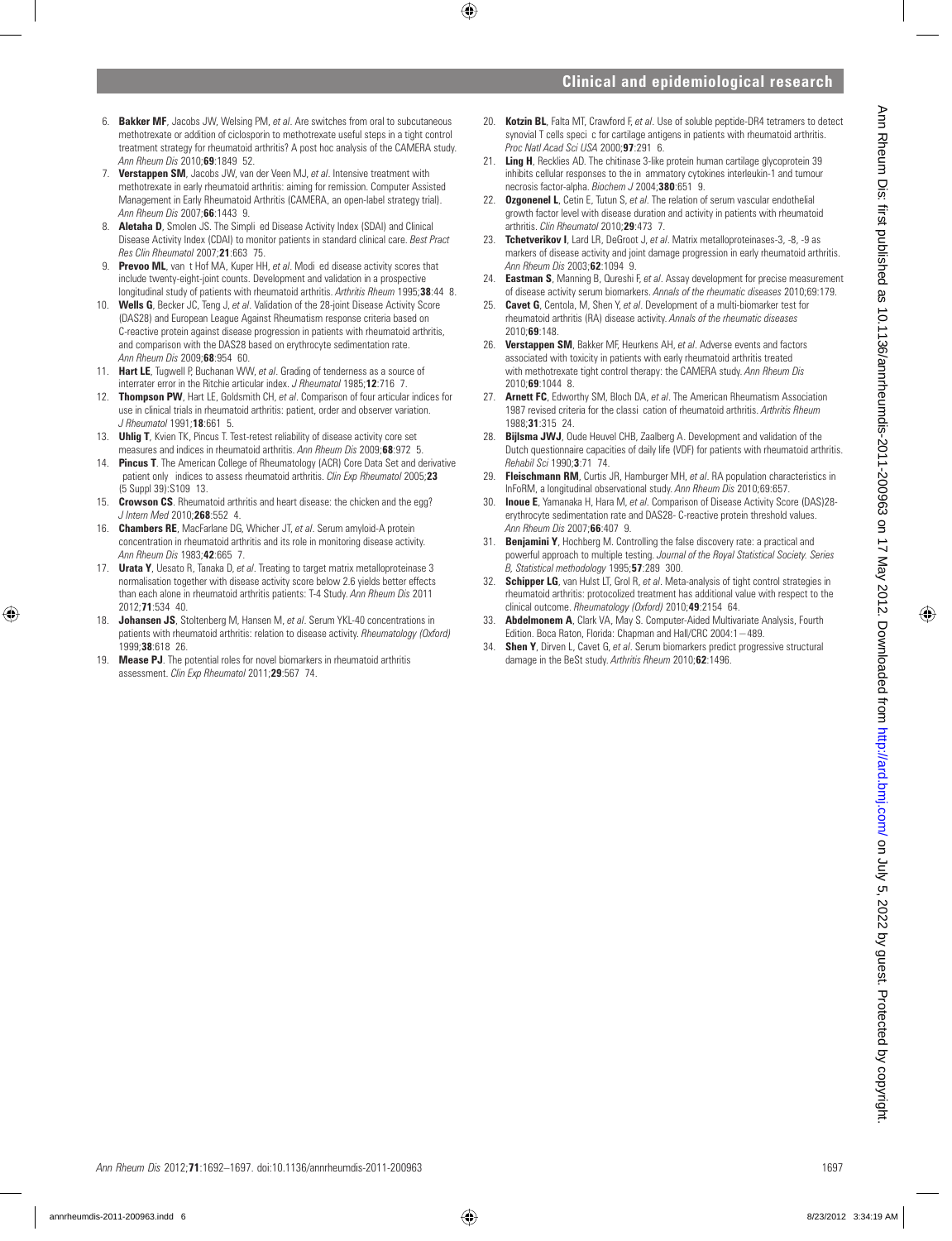**Supplementary Table 1.** Baseline demographic and clinical characteristics of subpopulation (samples available) compared to all patients of CAMERA study.

|                                 | <b>Subgroup</b> | <b>All patients</b> |
|---------------------------------|-----------------|---------------------|
| Characteristic                  | $n = 74$        | $n = 299$           |
| Intensive strategy $(\%$ (n))   | 53% (39)        | 51% (151)           |
| Female gender (% (n))           | 70% (52)        | 67% (201)           |
| Age (years)                     | 53 (15)         | 53 (15)             |
| RF positive $(\%$ (n))          | 68% (50)        | 62% (185)           |
| Morning stiffness (min)         | 97 (61)         | 92(61)              |
| VAS general (mm)                | 58 (23)         | 54 (24)             |
| VAS pain (mm)                   | 54 (27)         | 51 (27)             |
| TJC28                           | 9<br>(6)        | 13(7)               |
| SJC <sub>28</sub>               | 10(5)           | 13(7)               |
| $ESR$ (mm/h)                    | 39 (29)         | 37(26)              |
| DAS <sub>28</sub>               | 5.6(1.0)        | 5.6(1.1)            |
| Median radiographic score (IQR) | $0(0-0)$        | $0(0-0)$            |
| EULAR response (at 6 months)    |                 |                     |
| Good response (% (n))           | 39% (29)        | $37\%$ (101)        |
| Moderate response (% (n))       | $32\% (24)$     | 41% (113)           |
| No response $(\% (n))$          | 28% (21)        | 22% (59)            |

Mean (standard deviation, SD) is shown for all continuous variables, except for radiographic score where median (interquartile range, IQR) is shown. For all categorical variables % (number) of patients is shown.

Subgroup= patients who had available serum samples for this analysis at either baseline, 6 months or both; All patients= all patients officially participating the CAMERA study; RF= rheumatoid factor; VAS= visual analogue scale (0-100, latter is worst score); TJC= tender joint count, based on 28 joints; SJC= swollen joint count, based on 28 joints; DAS28= disease activity score based on 28 joint count; ESR= erythrocyte sedimentation rate; Radiographic score= Sharp/van der Heijde score; EULAR response= based on the EULAR definition, calculated at 6 months of treatment.